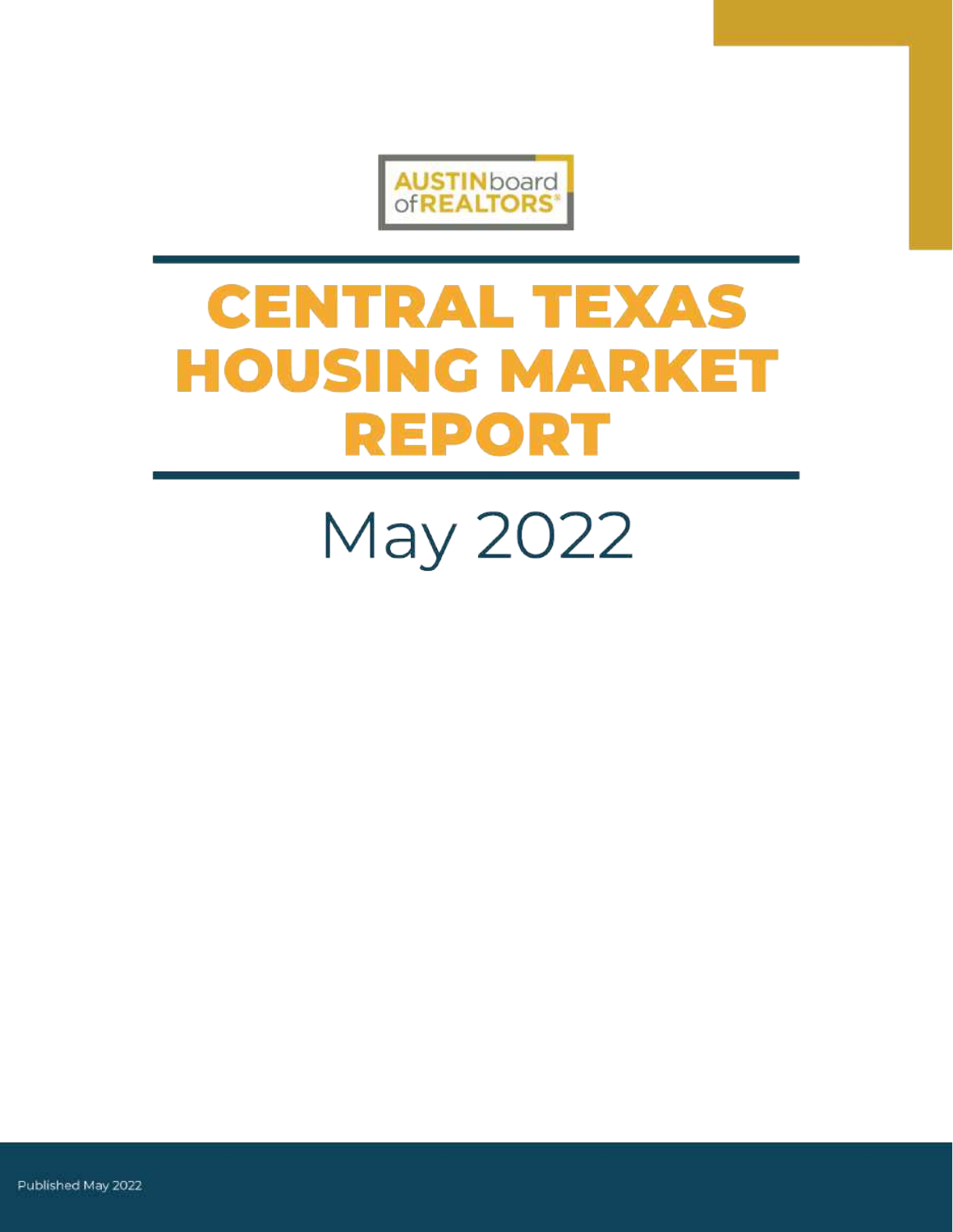# WHILE CLOSINGS REMAIN ROBUST

#### *ABoR to host housing summit to address present and future of market*

**AUSTIN, TX —** According to the Austin Board of REALTORS® May 2022 Central Texas Housing Market Report, active listings experienced triple digit percentage growth year over year and inventory rose to over one month of inventory for the first time in seven months. The data indicates the market is calming as typical seasonality is returning in terms of the number of closings, even as sales dollar volume sustained a positive lift.

"The strength of our evolving housing market remains a very important part of Austin's economy," Cord Shiflet, 2022 ABoR president, said. "The increase in inventory that we're seeing is helpful for buyers who have had a hard time finding a home these past two years. However, REALTORS® continue to see homes selling faster than ever before, so working with a REALTOR® is a buyer's best bet in helping navigate the opportunities in our market."

**CENTRAL TEXAS FROM AND ROCK MSA INVENTORY IMPROVES WHILE CLOSINGS REMAIN ROBUST<br>
CROSHER CONTRACT CONTRACT CONTRACT CONTRACT CONTRACT CONTRACT CONTRACT CONTRACT CONTRACT CONTRACT CONTRACT CONTRACT CONTRACT CONTRACT CONTR** Last month across the MSA, residential home sales declined 6.7% year over year to 3,633 closed sales as the median price rose 19.6%, maintaining the all-time record of \$550,000 set in April 2022. Sales dollar volume grew 9.0% to \$2,482,046,786 while new listings also increased 18.8% to 5,231 listings, and homes spent an average of 15 days on the market, a day less than May 2021. Active listings skyrocketed 146.2% to 4,173 listings, causing housing inventory to more than double to 1.2 months of inventory, up 0.7 months from last May, as pending sales declined 12.5% to 3,643 transactions.

Dr. Adam Perdue, a research economist at the Real Estate Center at Texas A&M University, offered his insight into the current state of the market.

"The Austin region saw dangerously low levels of inventory, as low as 0.4 months of inventory in January 2021, so this slight increase in inventory and active listings point to the market beginning to normalize. While year over year price increases will continue to remain high, we project them to fall slightly lower than the long-term trend we've monitored over the past two years."

Perdue added that the affordability issues Austin is facing does not point to the housing market collapsing or a bubble bursting.

"The Austin housing market has experienced a multitude of factors that have influenced its current state, one of those being the high influx of companies and individuals migrating to the area both from within Texas and out-of-state, which has contributed to a strong and diverse economy attractive to people seeking opportunity. These migrations of individuals and companies will continue to happen, especially as Austin is relatively affordable compared to some outof-state markets when it comes to owning a home and operating a

**"** REALTORS® continue to see homes selling faster than ever before, so working with a REALTOR® is a buyer's best bet in helping navigate the opportunities in our market.<br>**??** 



 **- Cord Shiflet** 2022 ABoR and ACTRIS President

business. Given this growth and continued increases in prices, the sales decline appears to be more likely a supply issue than a demand one and does not indicate a bubble bursting."

Real estate bubbles occur when speculation overtakes a market and prices rise not because demand for housing is increasing, but because buyers believe prices will continue to rise in the near future, increasing the value of their investment and presenting the potential to flip properties quickly. That type of speculation is not what is driving housing demand or price increases in the Austin-Round Rock MSA.

"Historically Austin has not built enough housing to keep up with the demand of the market. ABoR is committed to finding solutions to the challenges our region is facing which is why we are excited to host a mid-year housing summit in July, in partnership with the Austin Chamber of Commerce. The event will cover housing perspectives in home buying and selling, development, leasing and property management and housing equity and affordability," Shiflet said.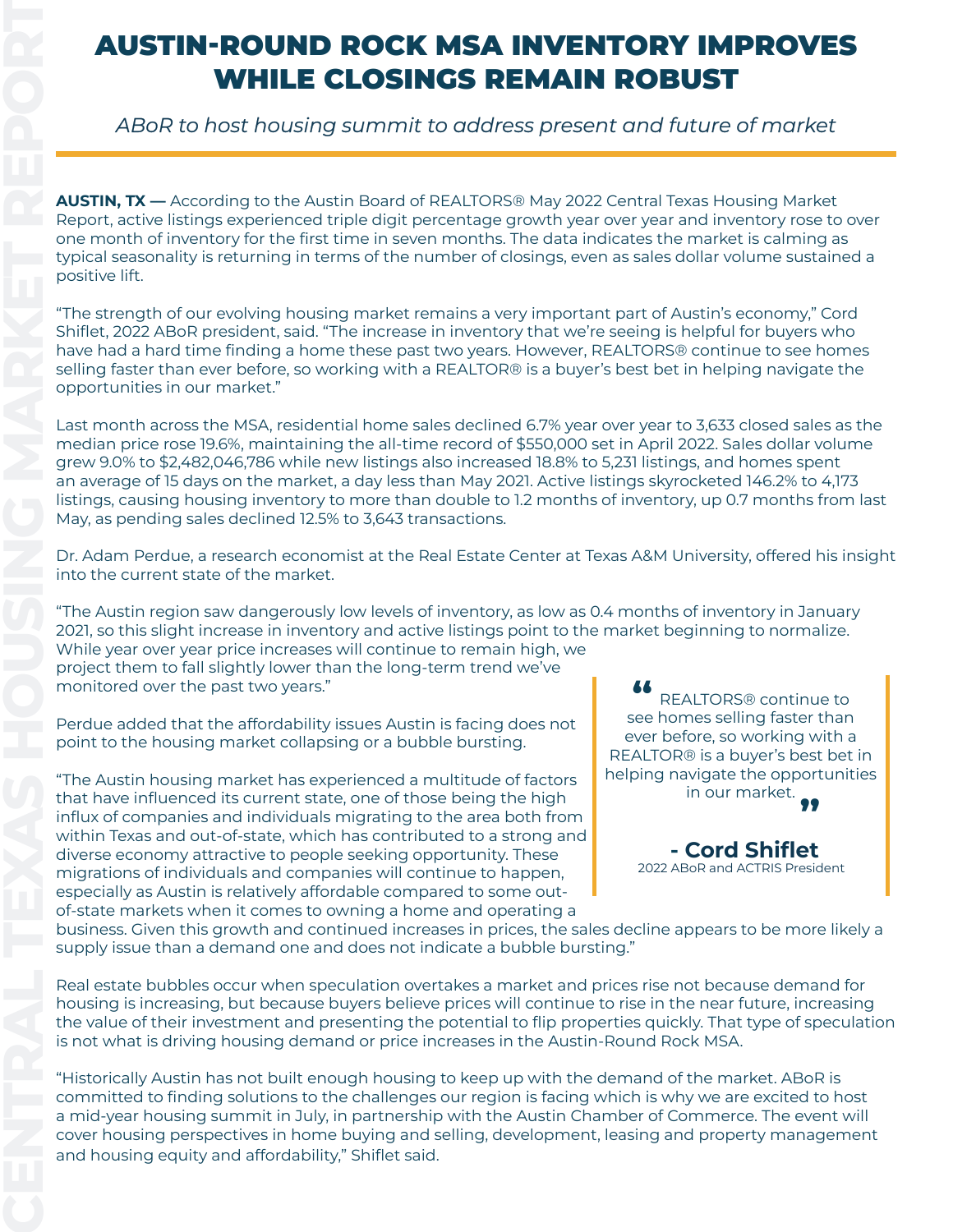### **City of Austin**

In May, home sales decreased 10% to 1,121 sales, while sales dollar volume increased 5.6% to \$923,095,353. At the same time, median price rose 18.1% setting a new all-time record of \$667,000 for the City of Austin. Last month, new listings increased 4.6% to 1,511 listings, active listings rose 73.8% to 1,067 listings as pending sales dropped by 16.1% to 1,122 pending sales. Monthly housing inventory increased 0.5 months year over year to 1.0 months of inventory.

#### Travis County

In Travis County, home sales decreased 12.3% to 1,723 sales, while sales dollar volume increased 2.8% to \$1,407,201,123. Last month, median price in Travis County rose 21.1% year over year to \$659,000 as new listings increased 13.3% to 2,456 listings and active listings increased 109% to 1,923 listings year over year. Pending sales declined 15.3% to 1,711 as monthly housing inventory increased 0.7 months year over year to 1.2 months of inventory.

#### Williamson County

May home sales decreased 9.3% to 1,210 sales in Williamson County. Sales dollar volume rose 7.6% year over year to \$679,174,923. The median price increased 18.5% to \$509,000 as new listings rose 11% to 1,692 listings. During the same period, active listings rose 173.6% to 1,272 listings while pending sales dropped 17.2% to 1,215 pending sales. Housing inventory rose 0.7 months to 1.1 months of inventory.

#### Hays County

In Hays County, April home sales decreased 3.2% to 400 sales, while sales dollar volume rose 18.6% to \$247,494,420. The median price for homes jumped 29.8% to \$477,000. During the same period, new listings increased 11.7% to 629 listings, while active listings increased by 97.2% to 416 listings. Pending sales ticked down 1.2% to 517 pending sales as housing inventory rose by 0.5 months to 1.0 months of inventory.

#### Bastrop County

Last month, Bastrop County home sales increased 37.4% year over year to 169 sales, while sales dollar volume rose 62.4% to \$74,151,012. The median price also increased 24.1% to \$400,900 as new listings rose 55.4% to 230 listings. Active listings soared 179% to 226 listings and pending sales increased 21.5% to 164 pending sales. Housing inventory increased 1.1 months to 1.7 months of inventory.

#### Caldwell County

In Caldwell County in May, home sales increased 137% to 64 home sales, and sales dollar volume rose 186.9% to \$23,108,621. The median home price rose 43.8% year over year to \$345,000. At the same time, new listings rose by 93.8% to 62 listings as active listings also increased 107.7% to 54 listings. Pending sales rose 45.5% to 48 pending sales, and housing inventory increased 0.6 months to 1.4 months of inventory.

#### [Media Contact:](https://www.abor.com/marketstatistics)

[Elizabeth Christian Public Relations](https://www.abor.com/marketstatistics) [abor@echristianpr.com](https://www.abor.com/marketstatistics)

> **For additional housing market data, visit [ABoR.com/MarketStatistics](https://www.abor.com/marketstatistics).**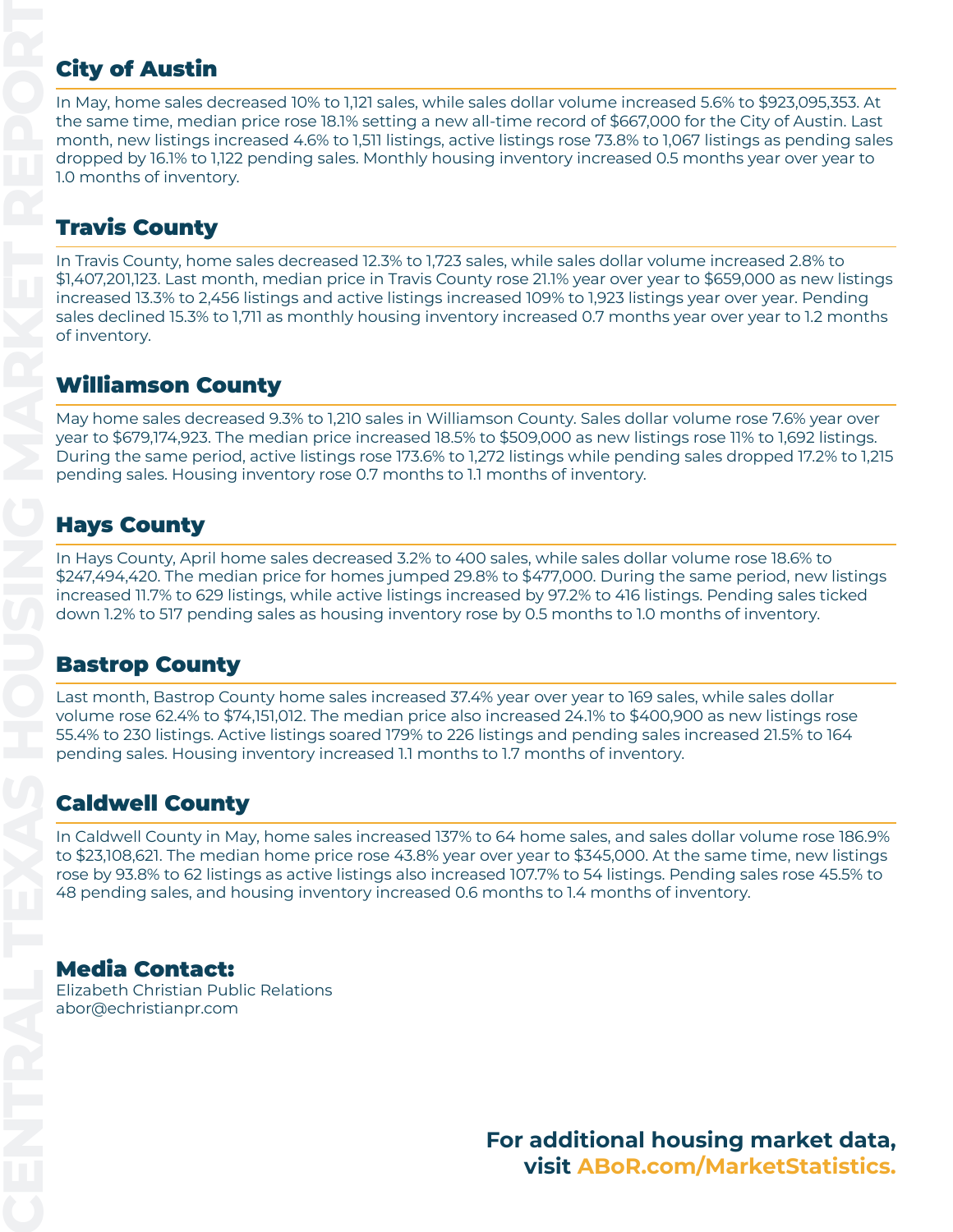These statistics are for single-family homes, condos, and townhomes, compared year-over-year. Visit ABoR.com/MarketStatistics for additional housing market data.

### **AUSTIN-ROUND ROCK MSA**

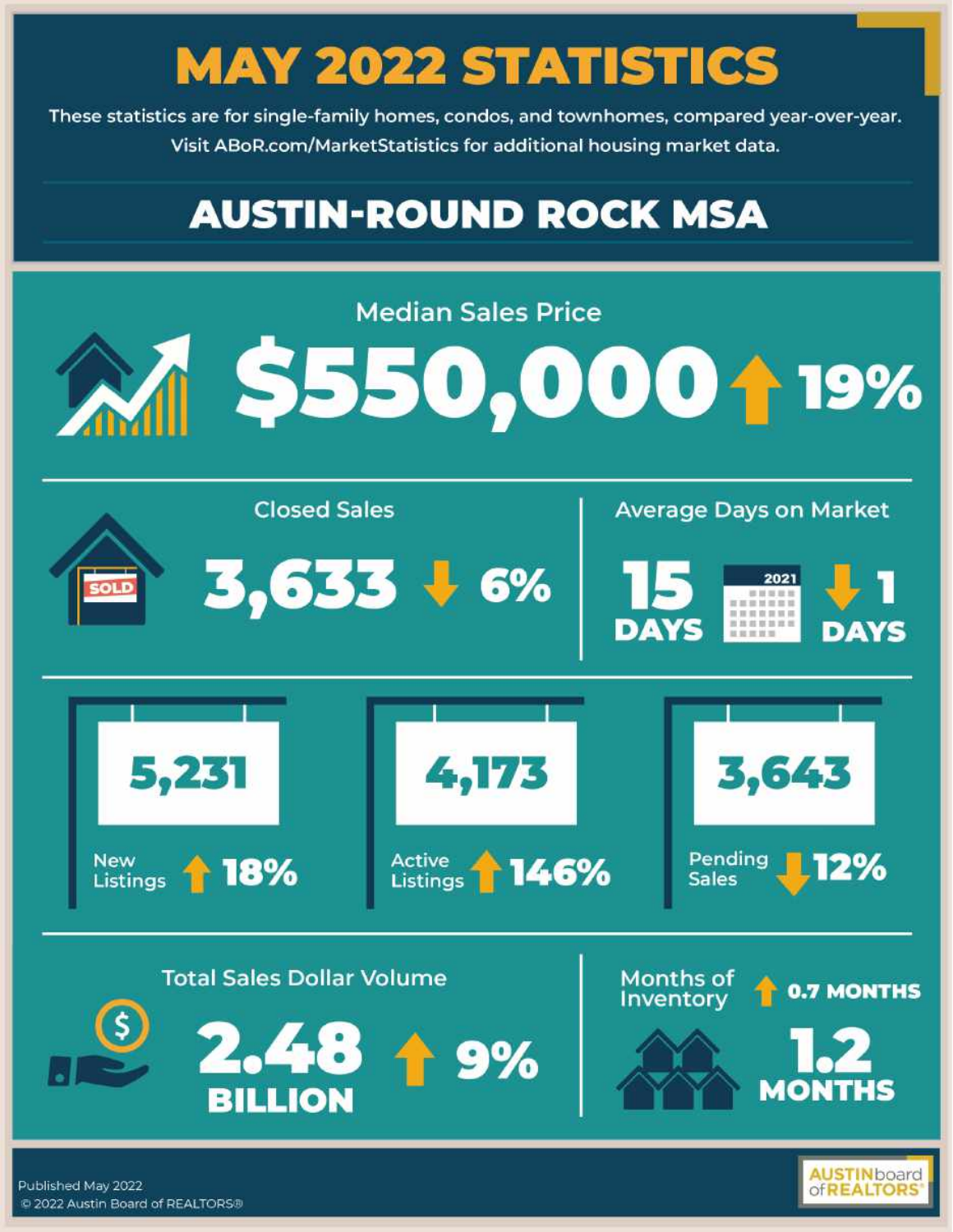These statistics are for single-family homes, condos, and townhomes, compared year-over-year. Visit ABoR.com/MarketStatistics for additional housing market data.

### **BASTROP COUNTY**



Published May 2022 C 2022 Austin Board of REALTORS®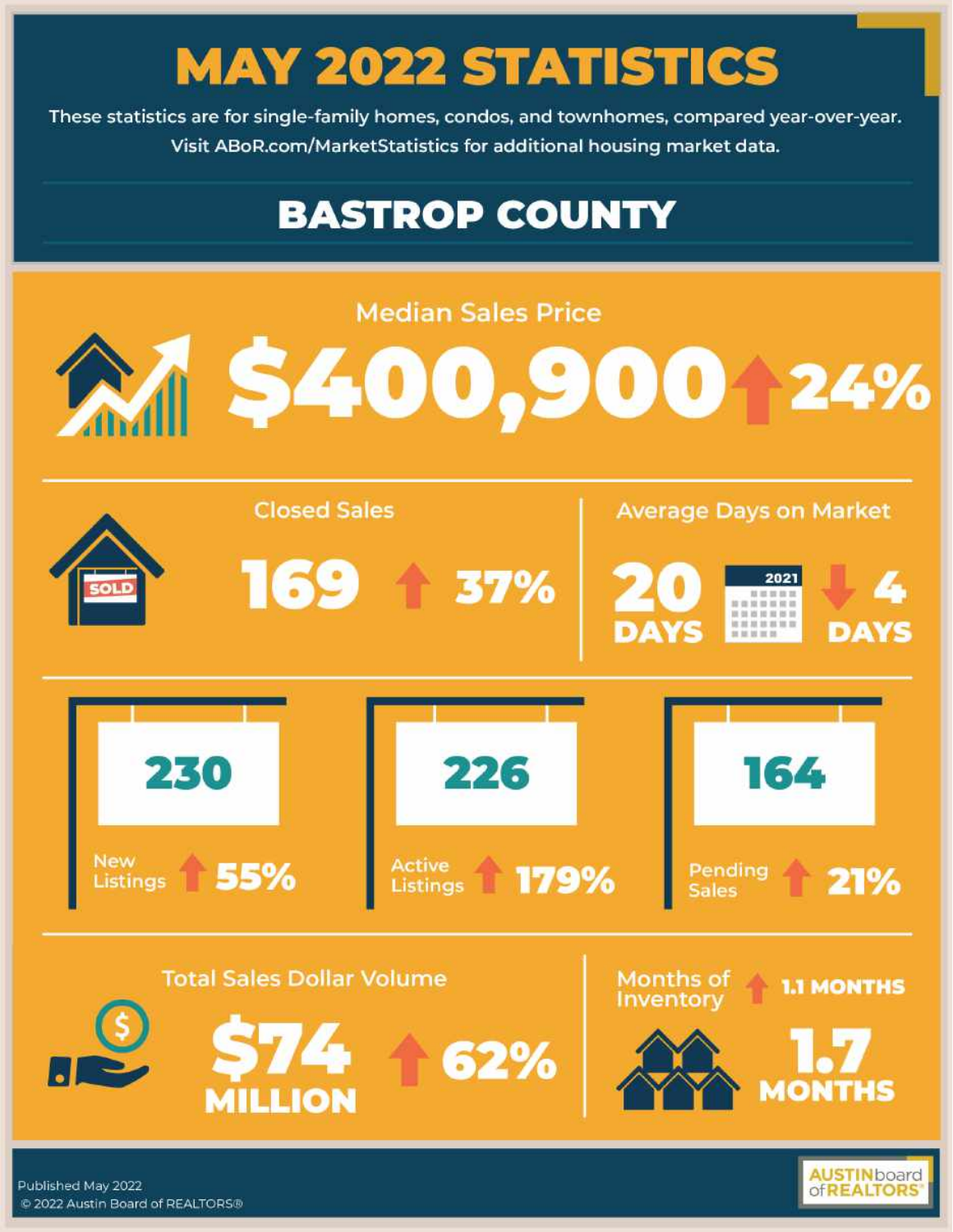These statistics are for single-family homes, condos, and townhomes, compared year-over-year. Visit ABoR.com/MarketStatistics for additional housing market data.

### **CALDWELL COUNTY**



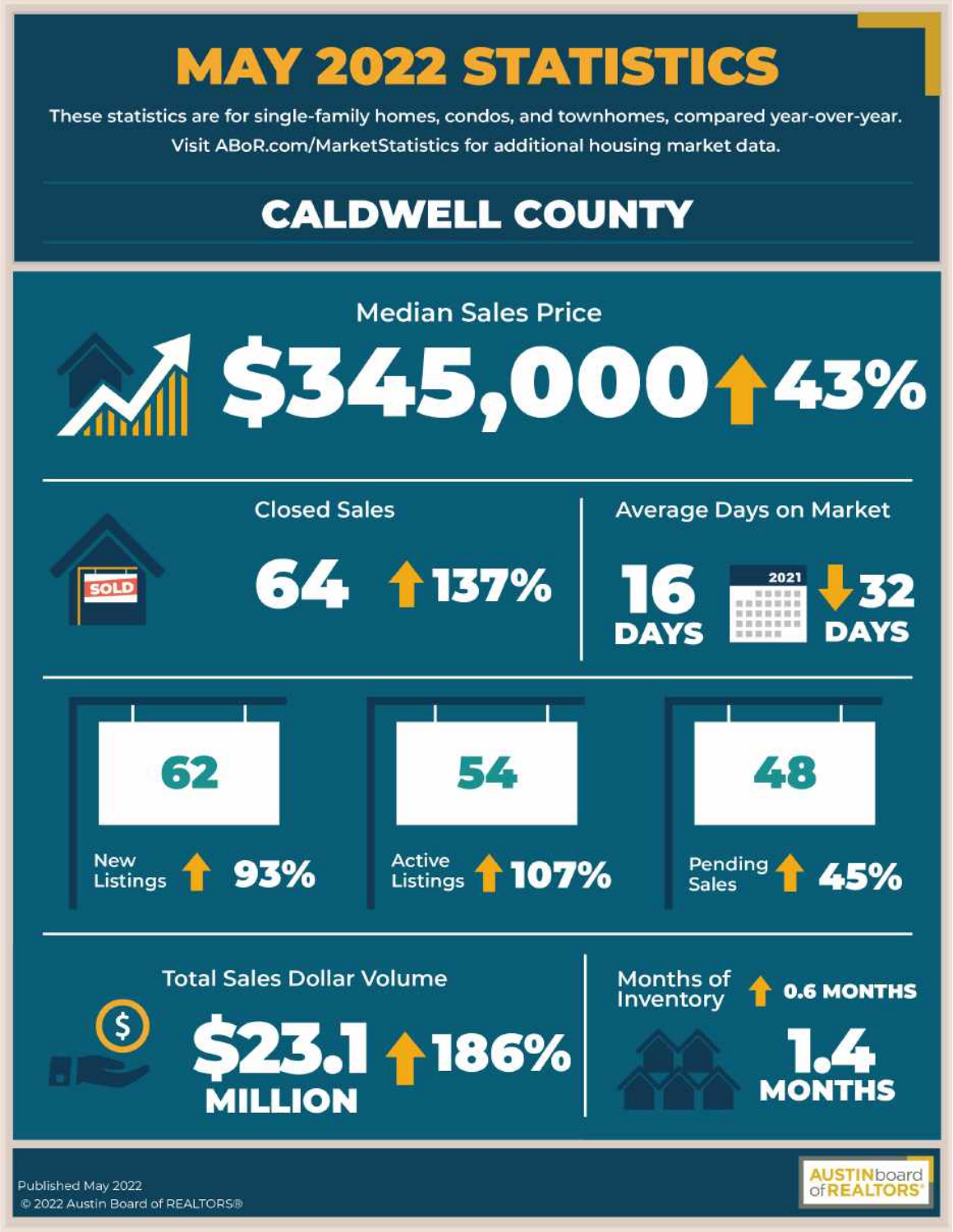These statistics are for single-family homes, condos, and townhomes, compared year-over-year. Visit ABoR.com/MarketStatistics for additional housing market data.

### **CITY OF AUSTIN**

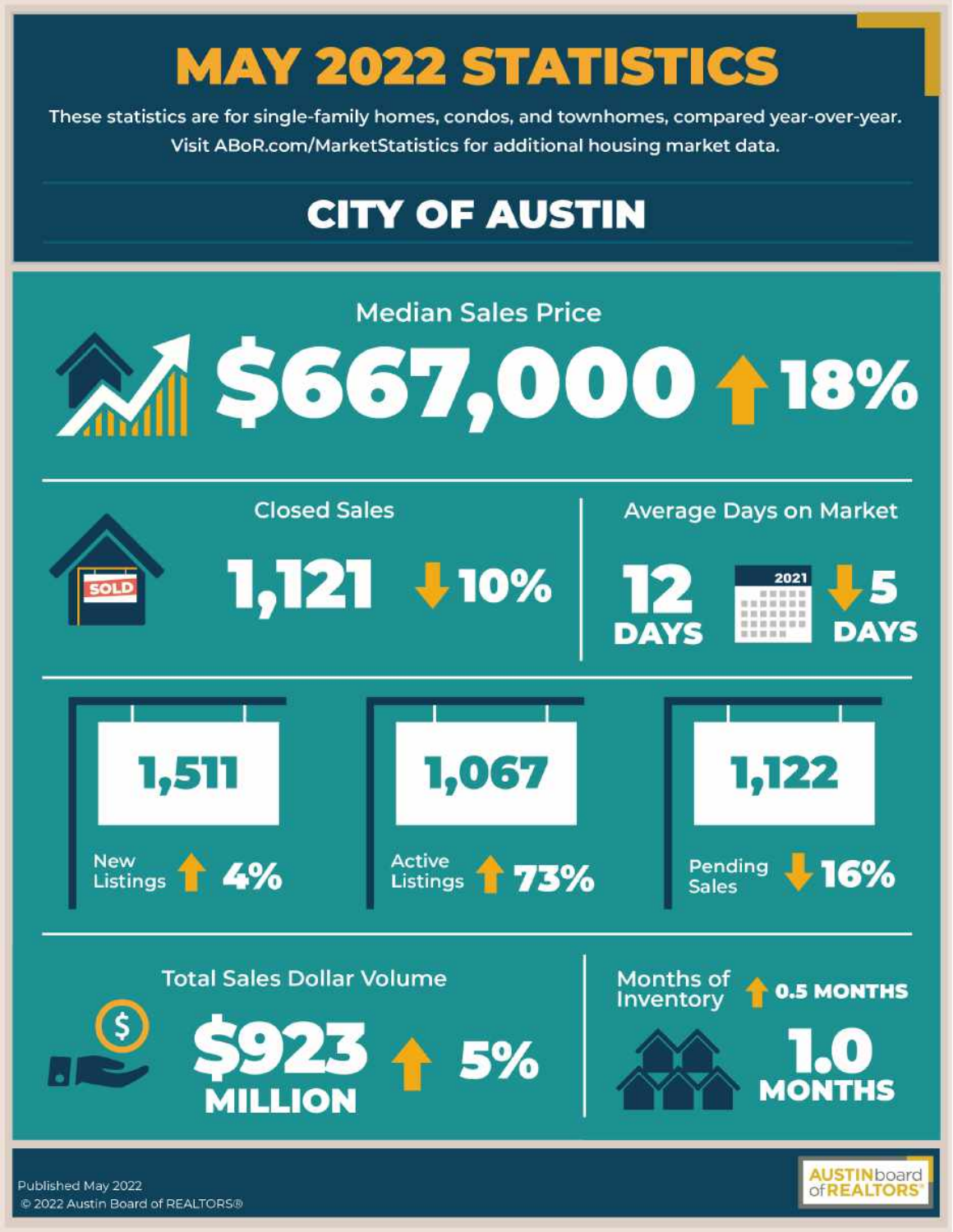These statistics are for single-family homes, condos, and townhomes, compared year-over-year. Visit ABoR.com/MarketStatistics for additional housing market data.

### **HAYS COUNTY**



**Of REALTOR** 

Published May 2022 C 2022 Austin Board of REALTORS®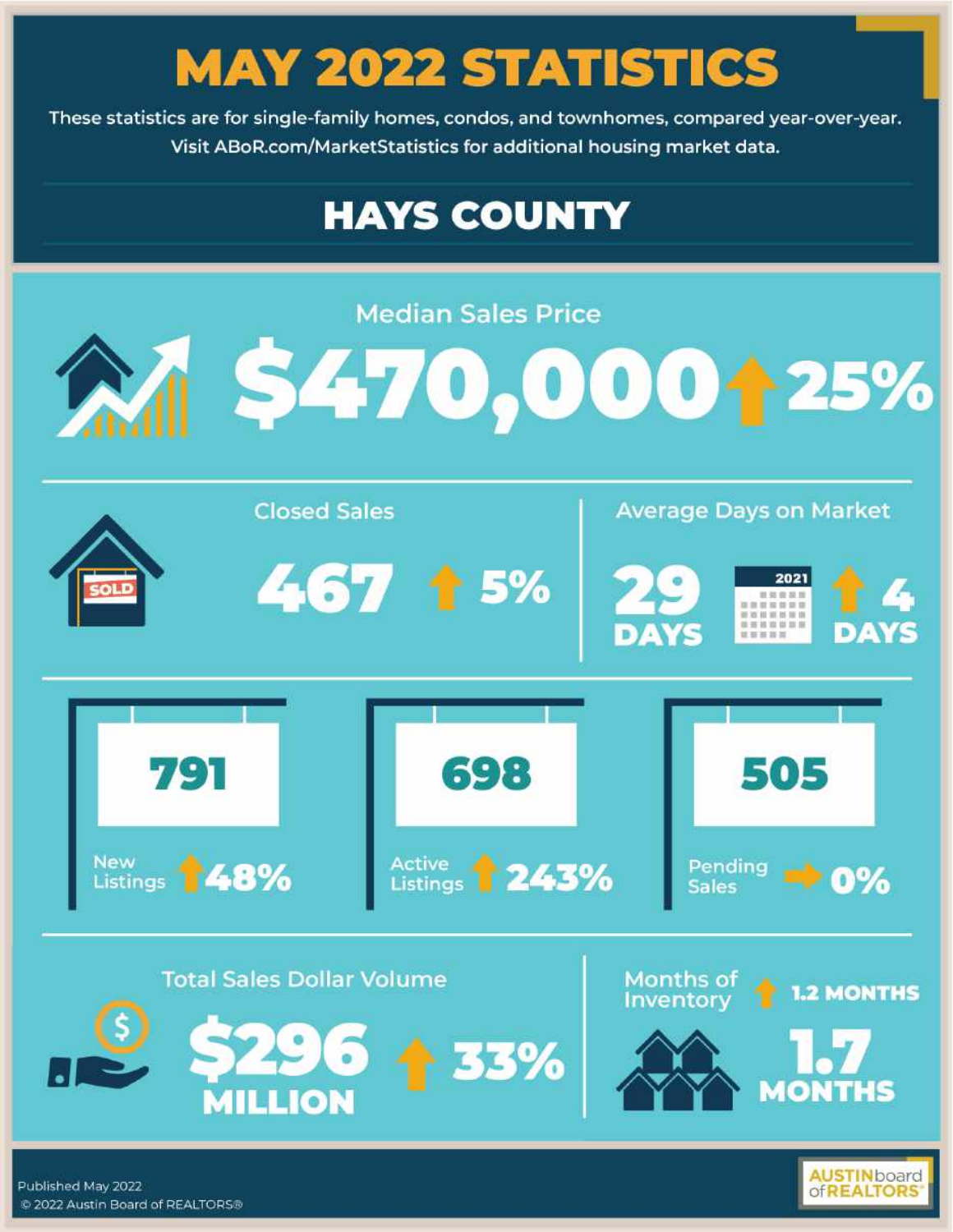These statistics are for single-family homes, condos, and townhomes, compared year-over-year. Visit ABoR.com/MarketStatistics for additional housing market data.

### **TRAVIS COUNTY**